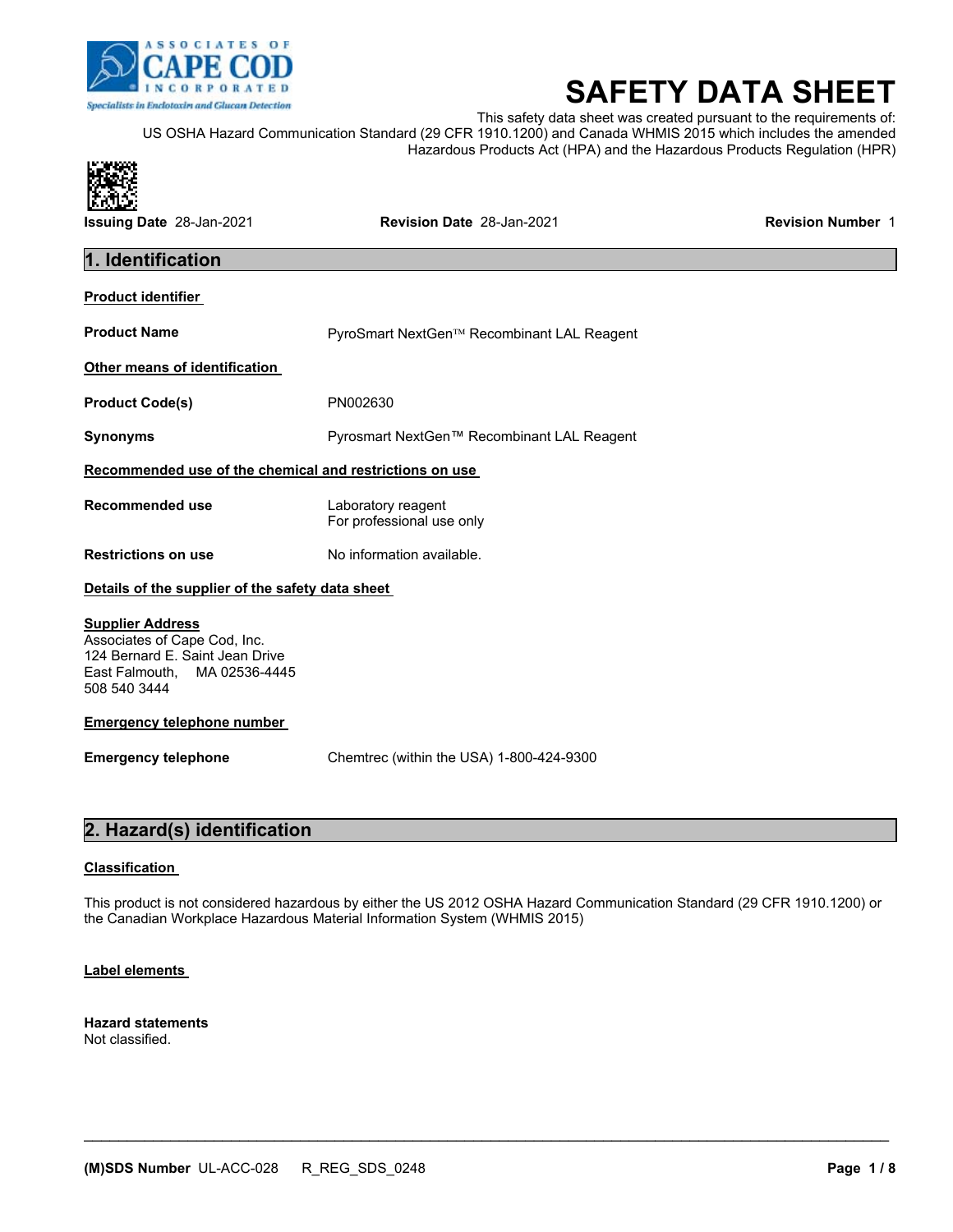### **Other information**

May be harmful if swallowed.

### **3. Composition/information on ingredients**

### **Substance**

Not applicable.

### **Mixture**

The product contains no substances which at their given concentration, are considered to be hazardous to health.

**Synonyms** Pyrosmart NextGen™ Recombinant LAL Reagent

 $\mathcal{L}_\mathcal{L} = \{ \mathcal{L}_\mathcal{L} = \{ \mathcal{L}_\mathcal{L} = \{ \mathcal{L}_\mathcal{L} = \{ \mathcal{L}_\mathcal{L} = \{ \mathcal{L}_\mathcal{L} = \{ \mathcal{L}_\mathcal{L} = \{ \mathcal{L}_\mathcal{L} = \{ \mathcal{L}_\mathcal{L} = \{ \mathcal{L}_\mathcal{L} = \{ \mathcal{L}_\mathcal{L} = \{ \mathcal{L}_\mathcal{L} = \{ \mathcal{L}_\mathcal{L} = \{ \mathcal{L}_\mathcal{L} = \{ \mathcal{L}_\mathcal{$ 

| 4. First-aid measures                                                                              |                                                                                                            |  |
|----------------------------------------------------------------------------------------------------|------------------------------------------------------------------------------------------------------------|--|
| <b>Description of first aid measures</b>                                                           |                                                                                                            |  |
| <b>Inhalation</b>                                                                                  | Remove to fresh air.                                                                                       |  |
| Eye contact                                                                                        | Rinse thoroughly with plenty of water, also under the eyelids. Get medical attention if<br>symptoms occur. |  |
| <b>Skin contact</b>                                                                                | Wash skin with soap and water.                                                                             |  |
| Ingestion                                                                                          | Clean mouth with water and drink afterwards plenty of water.                                               |  |
| Most important symptoms and effects, both acute and delayed                                        |                                                                                                            |  |
| <b>Symptoms</b>                                                                                    | None.                                                                                                      |  |
| Indication of any immediate medical attention and special treatment needed                         |                                                                                                            |  |
| Note to physicians                                                                                 | Treat symptomatically.                                                                                     |  |
| 5. Fire-fighting measures                                                                          |                                                                                                            |  |
| Suitable extinguishing media                                                                       | Use extinguishing measures that are appropriate to local circumstances and the<br>surrounding environment. |  |
| Unsuitable extinguishing media                                                                     | None known based on information supplied.                                                                  |  |
| Specific hazards arising from the<br>chemical                                                      | None known based on information supplied.                                                                  |  |
| <b>Hazardous combustion products</b>                                                               | Carbon monoxide. Carbon dioxide (CO2). Nitrogen oxides (NOx). Sulfur oxides. Sodium<br>oxides.             |  |
| <b>Explosion data</b><br>Sensitivity to mechanical impact None.<br>Sensitivity to static discharge | None.                                                                                                      |  |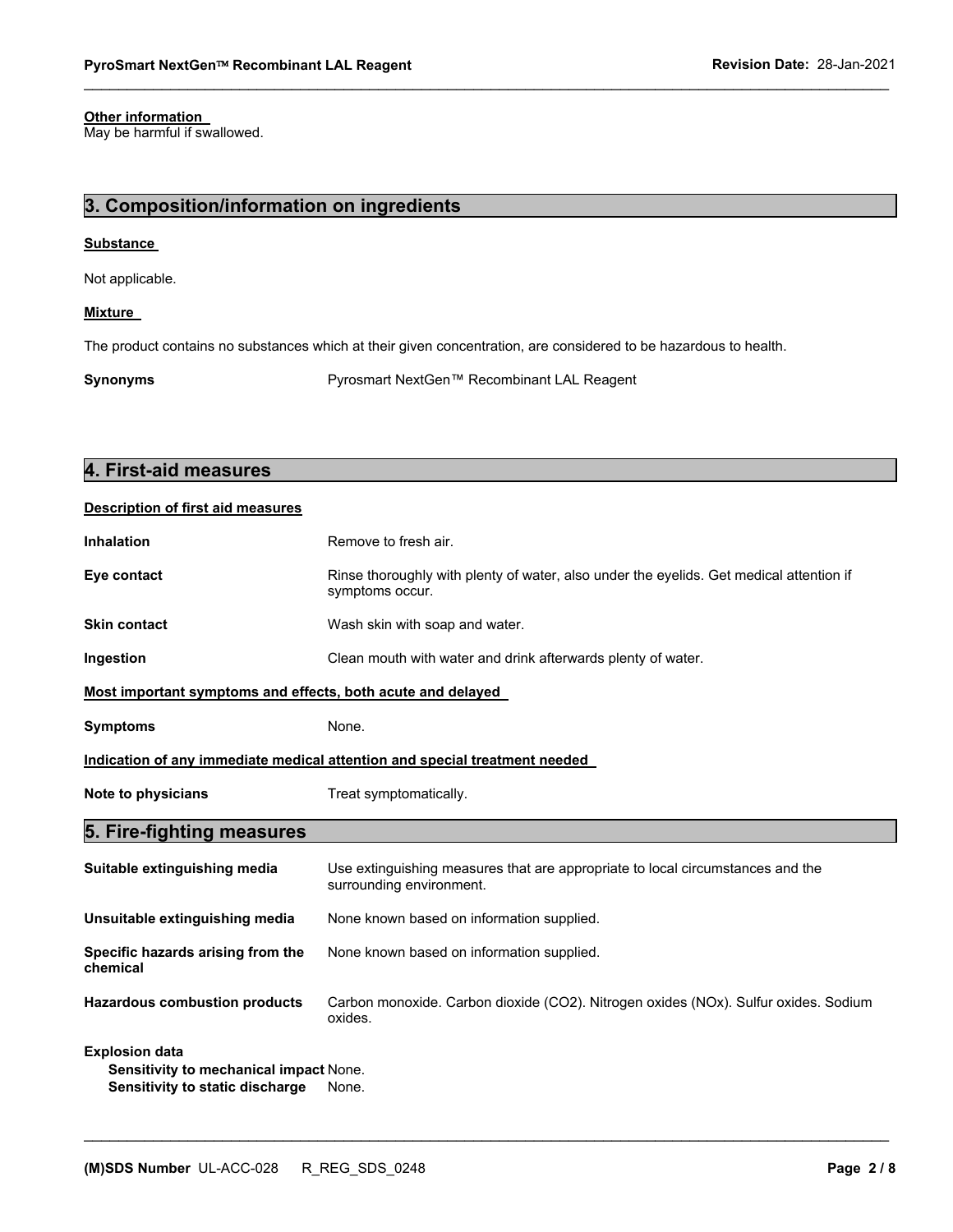| Special protective equipment for<br>fire-fighters                                                                                                                                                    | Firefighters should wear self-contained breathing apparatus and full firefighting turnout<br>gear. Use personal protection equipment.                                       |  |  |
|------------------------------------------------------------------------------------------------------------------------------------------------------------------------------------------------------|-----------------------------------------------------------------------------------------------------------------------------------------------------------------------------|--|--|
| 6. Accidental release measures                                                                                                                                                                       |                                                                                                                                                                             |  |  |
|                                                                                                                                                                                                      | Personal precautions, protective equipment and emergency procedures                                                                                                         |  |  |
| <b>Personal precautions</b>                                                                                                                                                                          | Avoid contact with eyes.                                                                                                                                                    |  |  |
| Methods and material for containment and cleaning up                                                                                                                                                 |                                                                                                                                                                             |  |  |
| <b>Methods for containment</b>                                                                                                                                                                       | Prevent further leakage or spillage if safe to do so.                                                                                                                       |  |  |
| Methods for cleaning up                                                                                                                                                                              | Dam up. Soak up with inert absorbent material. Pick up and transfer to properly labeled<br>containers.                                                                      |  |  |
| 7. Handling and storage                                                                                                                                                                              |                                                                                                                                                                             |  |  |
| <b>Precautions for safe handling</b>                                                                                                                                                                 |                                                                                                                                                                             |  |  |
| Advice on safe handling                                                                                                                                                                              | Handle in accordance with good industrial hygiene and safety practice. Avoid contact with<br>eyes.                                                                          |  |  |
| Conditions for safe storage, including any incompatibilities                                                                                                                                         |                                                                                                                                                                             |  |  |
| <b>Storage Conditions</b>                                                                                                                                                                            | Keep container tightly closed.                                                                                                                                              |  |  |
| 8. Exposure controls/personal protection                                                                                                                                                             |                                                                                                                                                                             |  |  |
| <b>Control parameters</b>                                                                                                                                                                            |                                                                                                                                                                             |  |  |
| <b>Exposure Limits</b>                                                                                                                                                                               | This product, as supplied, does not contain any hazardous materials with occupational<br>exposure limits established by the region specific regulatory bodies.              |  |  |
| <b>Biological occupational exposure limits</b><br>This product, as supplied, does not contain any hazardous materials with biological limits established by the region specific<br>regulatory bodies |                                                                                                                                                                             |  |  |
| Appropriate engineering controls                                                                                                                                                                     |                                                                                                                                                                             |  |  |
| <b>Engineering controls</b>                                                                                                                                                                          | Showers<br>Eyewash stations<br>Ventilation systems.                                                                                                                         |  |  |
| Individual protection measures, such as personal protective equipment                                                                                                                                |                                                                                                                                                                             |  |  |
| <b>Eye/face protection</b>                                                                                                                                                                           | Wear safety glasses with side shields (or goggles).                                                                                                                         |  |  |
| <b>Hand protection</b>                                                                                                                                                                               | No special protective equipment required.                                                                                                                                   |  |  |
| Skin and body protection                                                                                                                                                                             | No special protective equipment required.                                                                                                                                   |  |  |
| <b>Respiratory protection</b>                                                                                                                                                                        | No protective equipment is needed under normal use conditions. If exposure limits are<br>exceeded or irritation is experienced, ventilation and evacuation may be required. |  |  |
| <b>Environmental exposure controls</b>                                                                                                                                                               | No special environmental measures are necessary.                                                                                                                            |  |  |

 $\mathcal{L}_\mathcal{L} = \mathcal{L}_\mathcal{L} = \mathcal{L}_\mathcal{L} = \mathcal{L}_\mathcal{L} = \mathcal{L}_\mathcal{L} = \mathcal{L}_\mathcal{L} = \mathcal{L}_\mathcal{L} = \mathcal{L}_\mathcal{L} = \mathcal{L}_\mathcal{L} = \mathcal{L}_\mathcal{L} = \mathcal{L}_\mathcal{L} = \mathcal{L}_\mathcal{L} = \mathcal{L}_\mathcal{L} = \mathcal{L}_\mathcal{L} = \mathcal{L}_\mathcal{L} = \mathcal{L}_\mathcal{L} = \mathcal{L}_\mathcal{L}$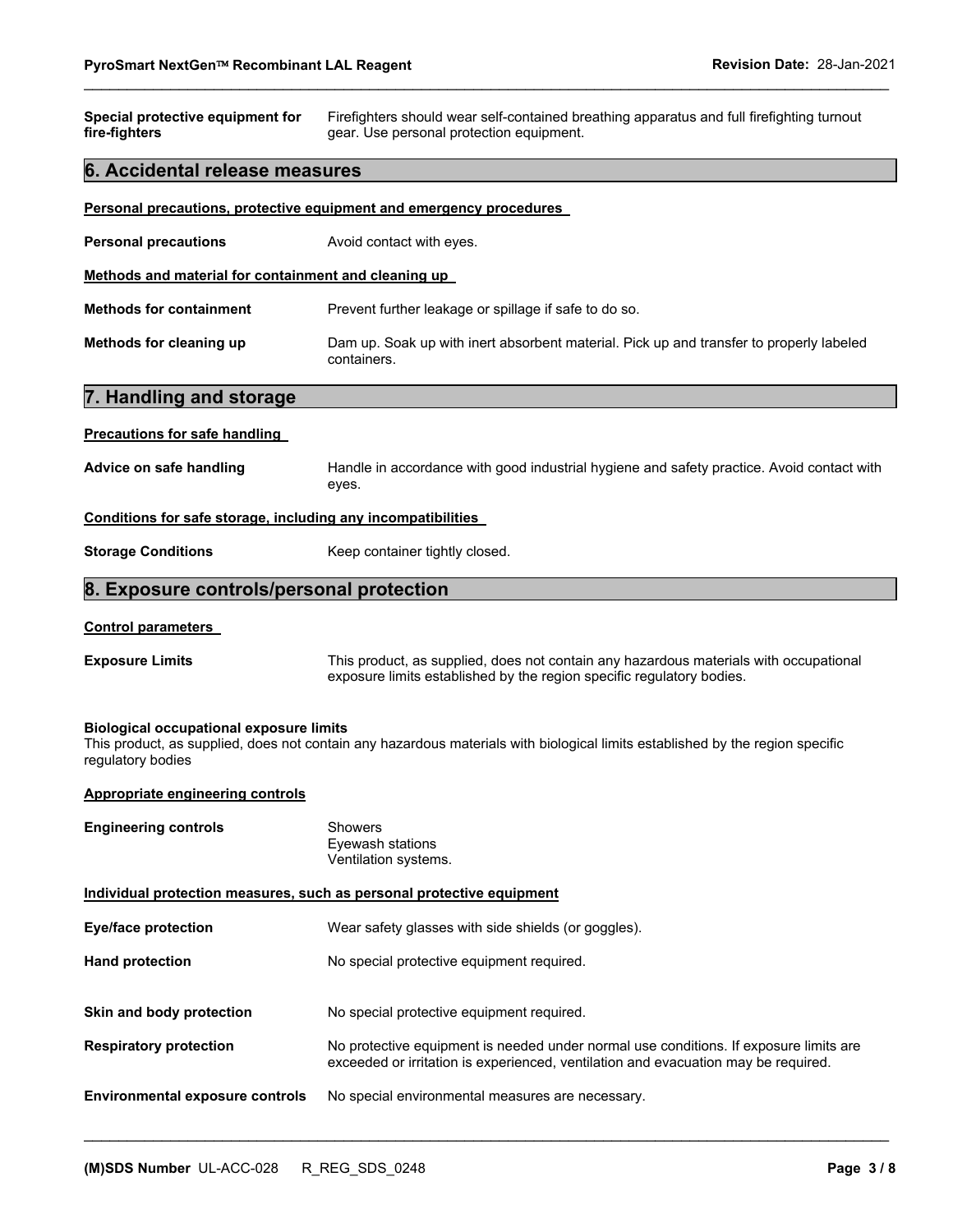**General hygiene considerations** Handle in accordance with good industrial hygiene and safety practice.

 $\mathcal{L}_\mathcal{L} = \{ \mathcal{L}_\mathcal{L} = \{ \mathcal{L}_\mathcal{L} = \{ \mathcal{L}_\mathcal{L} = \{ \mathcal{L}_\mathcal{L} = \{ \mathcal{L}_\mathcal{L} = \{ \mathcal{L}_\mathcal{L} = \{ \mathcal{L}_\mathcal{L} = \{ \mathcal{L}_\mathcal{L} = \{ \mathcal{L}_\mathcal{L} = \{ \mathcal{L}_\mathcal{L} = \{ \mathcal{L}_\mathcal{L} = \{ \mathcal{L}_\mathcal{L} = \{ \mathcal{L}_\mathcal{L} = \{ \mathcal{L}_\mathcal{$ 

### **9. Physical and chemical properties**

#### **Information on basic physical and chemical properties Appearance** White to yellow lyophilized powder **Physical state Solid Color Color Color White to yellow Odor** None **Odor threshold** No information available **Property Constructed Values Values Remarks • Method <b>Property Remarks • Method** <br> **PROPERTY REMARKS Remarks** • Motor **Remarks** • Mone known **pH** No data available None known **Melting point / freezing point N**o data available None known<br> **Initial boiling point and boiling** No data available None known **Initial boiling point and boiling range**  No data available **Flash point 1992 CONE Also Example 20 None 20 None known None known Evaporation rate No data available and the None known**<br> **Elammability No data available None known Figure 1** None known **Flammability Limit in Air** None known **None known Upper flammability or explosive limits**  No data available **Lower flammability or explosive limits**  No data available **Vapor pressure No data available None known Vapor density** No data available None known **Relative density 1988 CONE Are available None known Relative density** None known **Water solubility Water solubility** Soluble **None known Solubility(ies)**<br> **Partition coefficient** No data available None known **Partition coefficient No data available and the September 10 million** and the None known<br> **Autoignition temperature No data available None known Autoignition temperature 1988** No data available 1988 None known<br> **Decomposition temperature** 1988 No data available 1988 None known **Decomposition temperature** No data available None known<br> **Kinematic viscosity** No data available None known **Kinematic viscosity No data available None known Dynamic viscosity No data available None known** None known **Other information Explosive properties** No information available. **Oxidizing properties** No information available. **Softening point No information available Molecular weight**  No information available **VOC Content (%)** No information available

### **10. Stability and reactivity**

**Liquid Density No information available Bulk density No information available** 

| <b>Reactivity</b>                                                       | None under normal use conditions.                                                                                           |
|-------------------------------------------------------------------------|-----------------------------------------------------------------------------------------------------------------------------|
| <b>Chemical stability</b>                                               | Stable under normal conditions.                                                                                             |
| <b>Possibility of hazardous reactions</b> None under normal processing. |                                                                                                                             |
| <b>Conditions to avoid</b>                                              | None known based on information supplied.                                                                                   |
| Incompatible materials                                                  | Strong oxidizing agents.                                                                                                    |
|                                                                         | <b>Hazardous decomposition products</b> Carbon monoxide, Carbon dioxide (CO2). Nitrogen oxides (NOx), Sulfur oxides, Sodium |

### **Hazardous decomposition products** Carbon monoxide. Carbon dioxide (CO2). Nitrogen oxides (NOx). Sulfur oxides. Sodium oxides.

 $\mathcal{L}_\mathcal{L} = \mathcal{L}_\mathcal{L} = \mathcal{L}_\mathcal{L} = \mathcal{L}_\mathcal{L} = \mathcal{L}_\mathcal{L} = \mathcal{L}_\mathcal{L} = \mathcal{L}_\mathcal{L} = \mathcal{L}_\mathcal{L} = \mathcal{L}_\mathcal{L} = \mathcal{L}_\mathcal{L} = \mathcal{L}_\mathcal{L} = \mathcal{L}_\mathcal{L} = \mathcal{L}_\mathcal{L} = \mathcal{L}_\mathcal{L} = \mathcal{L}_\mathcal{L} = \mathcal{L}_\mathcal{L} = \mathcal{L}_\mathcal{L}$ 

### **11. Toxicological information**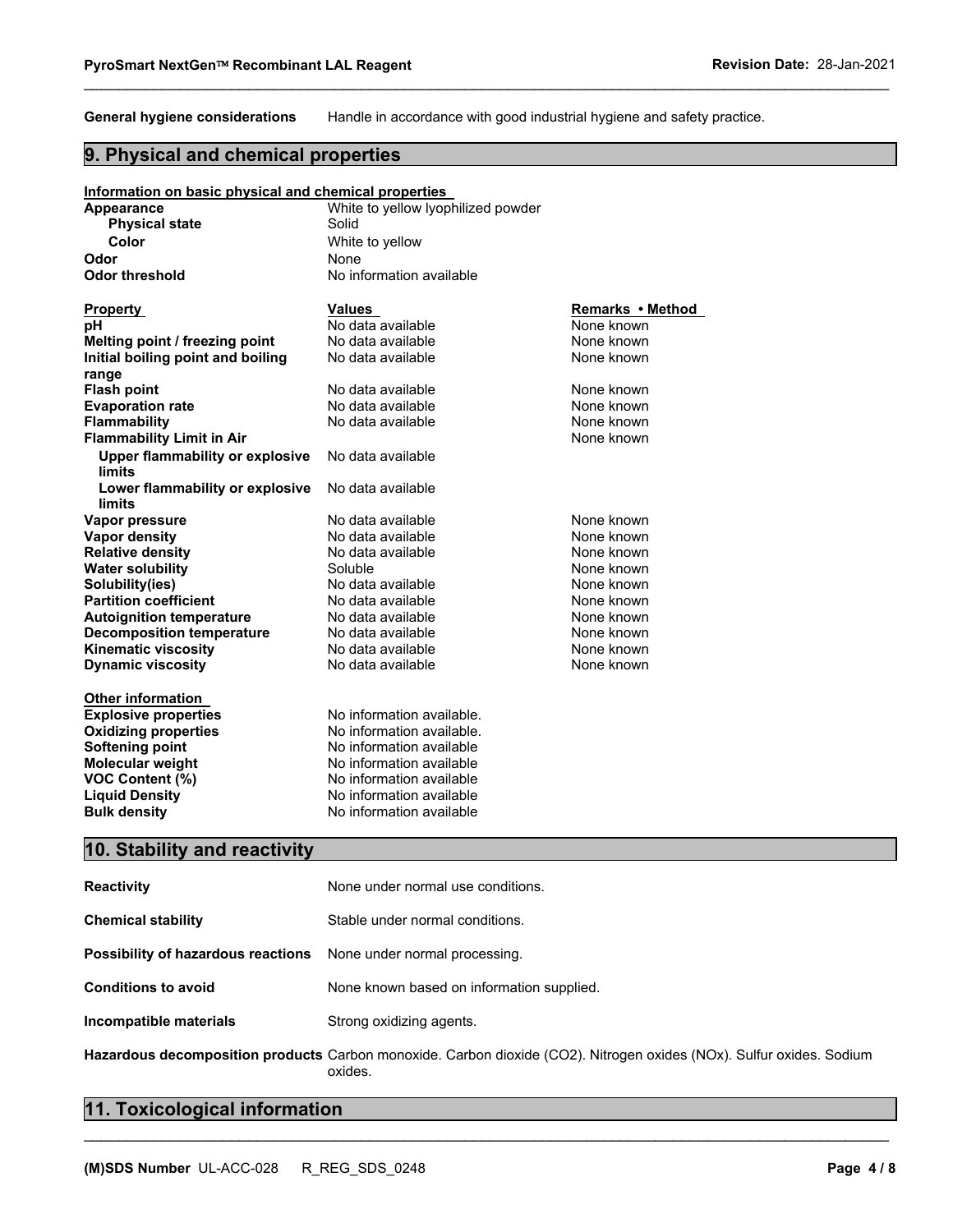### **Information on likely routes of exposure**

### **Product Information**

| Inhalation            | Specific test data for the substance or mixture is not available.                                            |
|-----------------------|--------------------------------------------------------------------------------------------------------------|
| Eye contact           | Specific test data for the substance or mixture is not available. Contact with eyes may<br>cause irritation. |
| <b>Skin contact</b>   | Specific test data for the substance or mixture is not available.                                            |
| Ingestion             | Specific test data for the substance or mixture is not available. May be harmful if swallowed.               |
|                       | Symptoms related to the physical, chemical and toxicological characteristics                                 |
| <b>Symptoms</b>       | None known.                                                                                                  |
| <b>Acute toxicity</b> |                                                                                                              |

 $\mathcal{L}_\mathcal{L} = \{ \mathcal{L}_\mathcal{L} = \{ \mathcal{L}_\mathcal{L} = \{ \mathcal{L}_\mathcal{L} = \{ \mathcal{L}_\mathcal{L} = \{ \mathcal{L}_\mathcal{L} = \{ \mathcal{L}_\mathcal{L} = \{ \mathcal{L}_\mathcal{L} = \{ \mathcal{L}_\mathcal{L} = \{ \mathcal{L}_\mathcal{L} = \{ \mathcal{L}_\mathcal{L} = \{ \mathcal{L}_\mathcal{L} = \{ \mathcal{L}_\mathcal{L} = \{ \mathcal{L}_\mathcal{L} = \{ \mathcal{L}_\mathcal{$ 

### **Numerical measures of toxicity**

### **Delayed and immediate effects as well as chronic effects from short and long-term exposure**

| <b>Skin corrosion/irritation</b>  | No information available.                                                 |  |
|-----------------------------------|---------------------------------------------------------------------------|--|
| Serious eye damage/eye irritation | No information available.                                                 |  |
| Respiratory or skin sensitization | No information available.                                                 |  |
| Germ cell mutagenicity            | No information available.                                                 |  |
| Carcinogenicity                   | No information available.                                                 |  |
| <b>Reproductive toxicity</b>      | No information available.                                                 |  |
| <b>STOT - single exposure</b>     | No information available.                                                 |  |
| <b>STOT - repeated exposure</b>   | No information available.                                                 |  |
|                                   | No information available.                                                 |  |
| <b>Aspiration hazard</b>          |                                                                           |  |
| 12. Ecological information        |                                                                           |  |
| <b>Ecotoxicity</b>                | The environmental impact of this product has not been fully investigated. |  |
| Persistence and degradability     | No information available.                                                 |  |
| <b>Bioaccumulation</b>            | No information available.                                                 |  |
| <b>Mobility in soil</b>           | No information available.                                                 |  |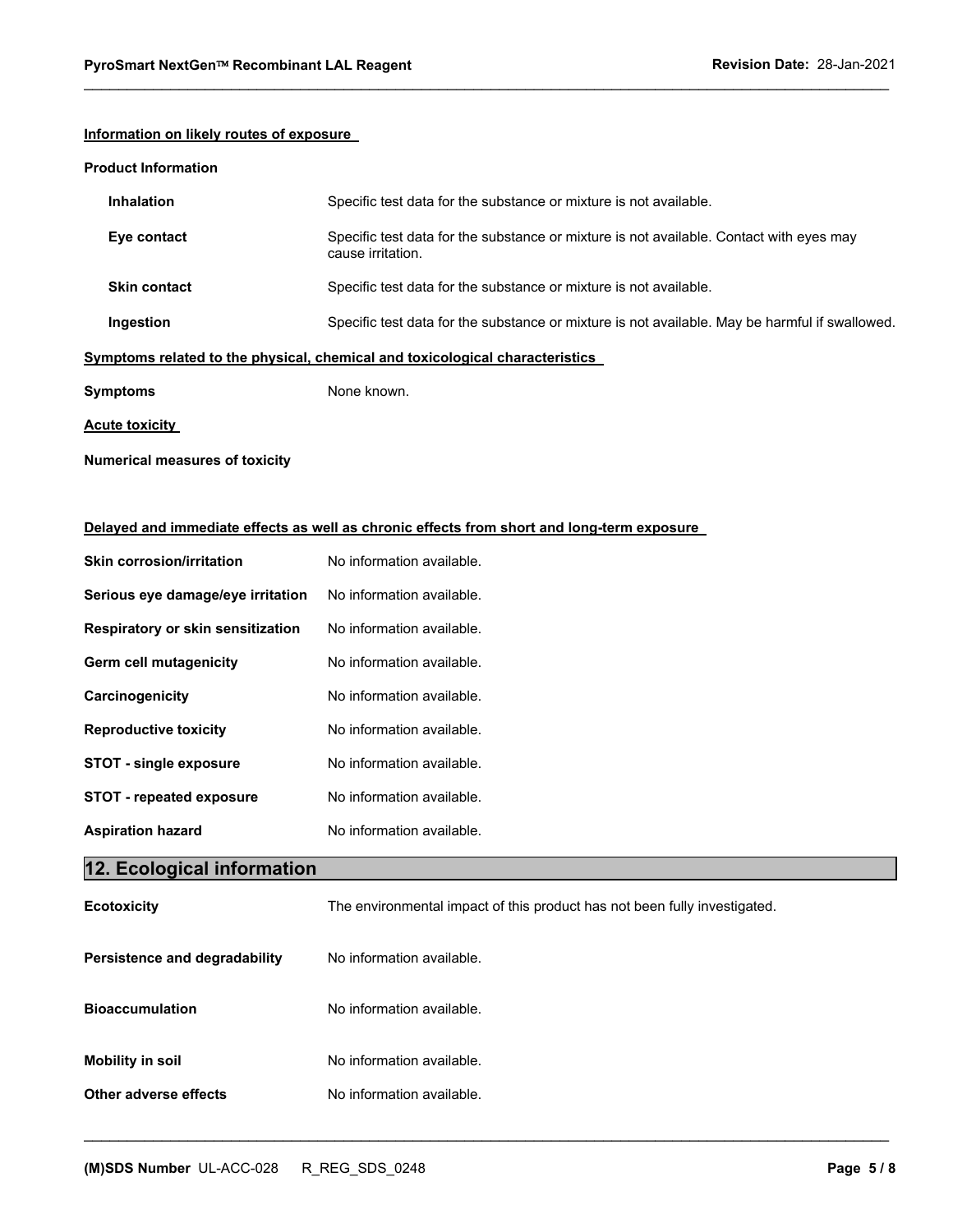### **13. Disposal considerations**

#### **Waste treatment methods**

| Waste from residues/unused | Dispose of in accordance with local regulations, Dispose of waste in accordance with |
|----------------------------|--------------------------------------------------------------------------------------|
| products                   | environmental legislation.                                                           |
| Contaminated packaging     | Do not reuse empty containers.                                                       |

 $\mathcal{L}_\mathcal{L} = \{ \mathcal{L}_\mathcal{L} = \{ \mathcal{L}_\mathcal{L} = \{ \mathcal{L}_\mathcal{L} = \{ \mathcal{L}_\mathcal{L} = \{ \mathcal{L}_\mathcal{L} = \{ \mathcal{L}_\mathcal{L} = \{ \mathcal{L}_\mathcal{L} = \{ \mathcal{L}_\mathcal{L} = \{ \mathcal{L}_\mathcal{L} = \{ \mathcal{L}_\mathcal{L} = \{ \mathcal{L}_\mathcal{L} = \{ \mathcal{L}_\mathcal{L} = \{ \mathcal{L}_\mathcal{L} = \{ \mathcal{L}_\mathcal{$ 

### **14. Transport information**

| <b>DOT</b>  | Not regulated |
|-------------|---------------|
| <b>TDG</b>  | Not regulated |
| <b>IATA</b> | Not regulated |
| <b>IMDG</b> | Not regulated |

### **15. Regulatory information**

**Safety, health and environmental regulations/legislation specific for the substance or mixture** 

#### **International Regulations**

**The Montreal Protocol on Substances that Deplete the Ozone Layer** Not applicable

**The Stockholm Convention on Persistent Organic Pollutants** Not applicable

**The Rotterdam Convention** Not applicable

### **International Inventories**

**TSCA Contact supplier for inventory compliance status.** 

**DSL/NDSL Contact supplier for inventory compliance status.** 

 **Legend:** 

 **TSCA** - United States Toxic Substances Control Act Section 8(b) Inventory  **DSL/NDSL** - Canadian Domestic Substances List/Non-Domestic Substances List

### **US Federal Regulations**

### **SARA 313**

Section 313 of Title III of the Superfund Amendments and Reauthorization Act of 1986 (SARA). This product does not contain any chemicals which are subject to the reporting requirements of the Act and Title 40 of the Code of Federal Regulations, Part 372.

### **SARA 311/312 Hazard Categories**

Should this product meet EPCRA 311/312 Tier reporting criteria at 40 CFR 370, refer to Section 2 of this SDS for appropriate classifications.

### **CWA (Clean Water Act)**

This product does not contain any substances regulated as pollutants pursuant to the Clean Water Act (40 CFR 122.21 and 40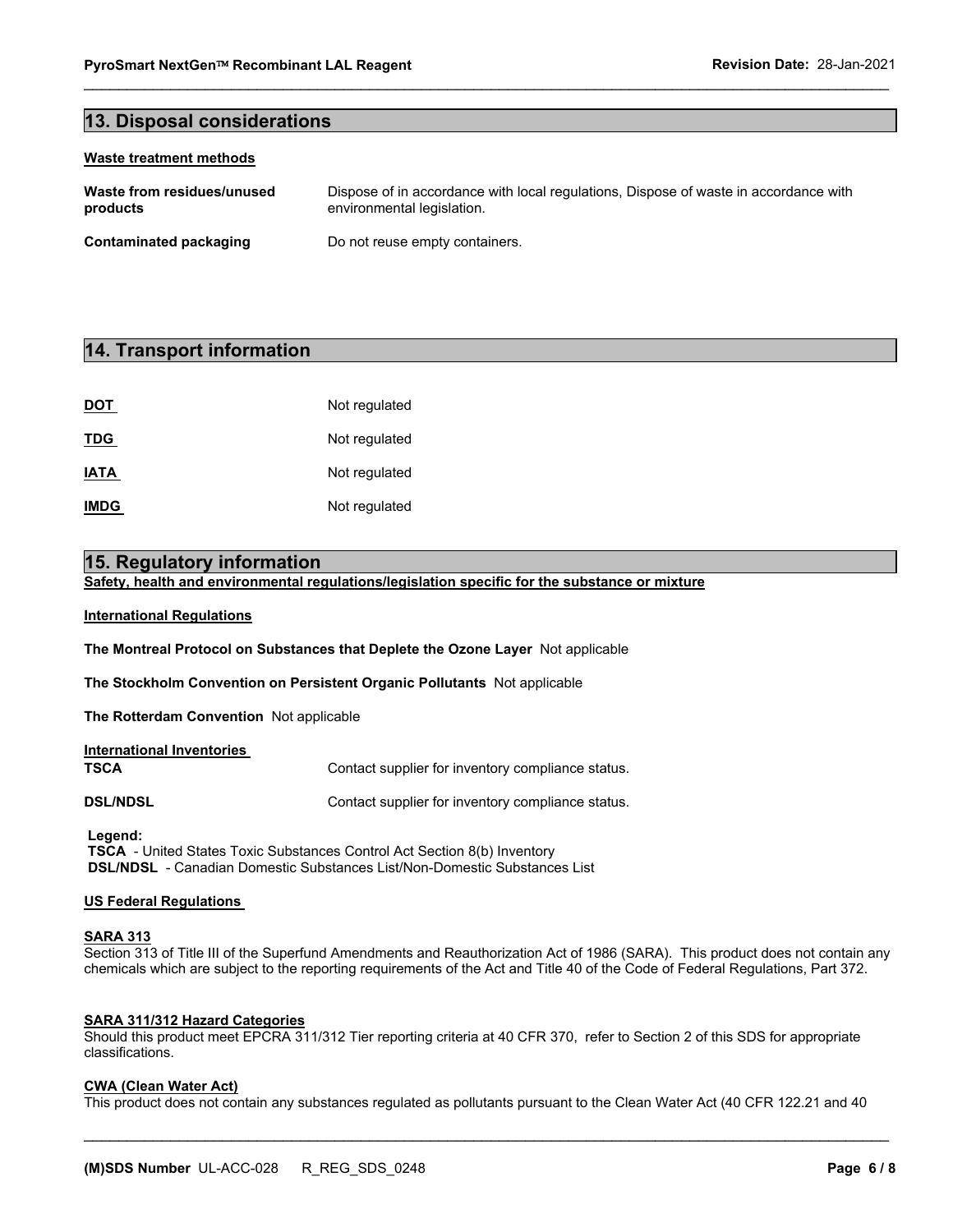CFR 122.42).

### **CERCLA**

This material, as supplied, does not contain any substances regulated as hazardous substances under the Comprehensive Environmental Response Compensation and Liability Act (CERCLA) (40 CFR 302) or the Superfund Amendments and Reauthorization Act (SARA) (40 CFR 355). There may be specific reporting requirements at the local, regional, or state level pertaining to releases of this material.

 $\mathcal{L}_\mathcal{L} = \{ \mathcal{L}_\mathcal{L} = \{ \mathcal{L}_\mathcal{L} = \{ \mathcal{L}_\mathcal{L} = \{ \mathcal{L}_\mathcal{L} = \{ \mathcal{L}_\mathcal{L} = \{ \mathcal{L}_\mathcal{L} = \{ \mathcal{L}_\mathcal{L} = \{ \mathcal{L}_\mathcal{L} = \{ \mathcal{L}_\mathcal{L} = \{ \mathcal{L}_\mathcal{L} = \{ \mathcal{L}_\mathcal{L} = \{ \mathcal{L}_\mathcal{L} = \{ \mathcal{L}_\mathcal{L} = \{ \mathcal{L}_\mathcal{$ 

### **US State Regulations**

### **California Proposition 65**

This product does not contain any Proposition 65 chemicals.

### **U.S. State Right-to-Know Regulations**

No components subject to State Right to Know Regulations.

#### **U.S. EPA Label Information**

**EPA Pesticide Registration Number** Not applicable

### **16. Other information**

| <u>NFPA</u><br><u>HMIS</u>                                   | <b>Health hazards 1</b><br><b>Health hazards 1</b>                                                  | <b>Flammability 0</b><br><b>Flammability 0</b> |      | Instability 0<br>Physical hazards 0 | Special hazards -<br>Personal protection X |
|--------------------------------------------------------------|-----------------------------------------------------------------------------------------------------|------------------------------------------------|------|-------------------------------------|--------------------------------------------|
|                                                              | Key or legend to abbreviations and acronyms used in the safety data sheet                           |                                                |      |                                     |                                            |
|                                                              | Legend Section 8: EXPOSURE CONTROLS/PERSONAL PROTECTION                                             |                                                |      |                                     |                                            |
| TWA                                                          | TWA (time-weighted average)                                                                         |                                                | STEL | STEL (Short Term Exposure Limit)    |                                            |
| Ceiling                                                      | Maximum limit value                                                                                 | $\star$                                        |      | Skin designation                    |                                            |
|                                                              | Key literature references and sources for data used to compile the SDS                              |                                                |      |                                     |                                            |
|                                                              | U.S. Environmental Protection Agency ChemView Database                                              |                                                |      |                                     |                                            |
| European Food Safety Authority (EFSA)                        |                                                                                                     |                                                |      |                                     |                                            |
| Environmental Protection Agency (EPA)                        |                                                                                                     |                                                |      |                                     |                                            |
|                                                              | Acute Exposure Guideline Level(s) (AEGL(s))                                                         |                                                |      |                                     |                                            |
|                                                              | U.S. Environmental Protection Agency Federal Insecticide, Fungicide, and Rodenticide Act            |                                                |      |                                     |                                            |
|                                                              | U.S. Environmental Protection Agency High Production Volume Chemicals                               |                                                |      |                                     |                                            |
| Food Research Journal                                        |                                                                                                     |                                                |      |                                     |                                            |
| Hazardous Substance Database                                 |                                                                                                     |                                                |      |                                     |                                            |
| International Uniform Chemical Information Database (IUCLID) |                                                                                                     |                                                |      |                                     |                                            |
| Japan GHS Classification                                     |                                                                                                     |                                                |      |                                     |                                            |
|                                                              | Australia National Industrial Chemicals Notification and Assessment Scheme (NICNAS)                 |                                                |      |                                     |                                            |
|                                                              | NIOSH (National Institute for Occupational Safety and Health)                                       |                                                |      |                                     |                                            |
| National Library of Medicine's ChemID Plus (NLM CIP)         |                                                                                                     |                                                |      |                                     |                                            |
| National Toxicology Program (NTP)                            |                                                                                                     |                                                |      |                                     |                                            |
|                                                              | New Zealand's Chemical Classification and Information Database (CCID)                               |                                                |      |                                     |                                            |
|                                                              | Organization for Economic Co-operation and Development Environment, Health, and Safety Publications |                                                |      |                                     |                                            |
|                                                              | Organization for Economic Co-operation and Development High Production Volume Chemicals Program     |                                                |      |                                     |                                            |
| World Health Organization                                    | Organization for Economic Co-operation and Development Screening Information Data Set               |                                                |      |                                     |                                            |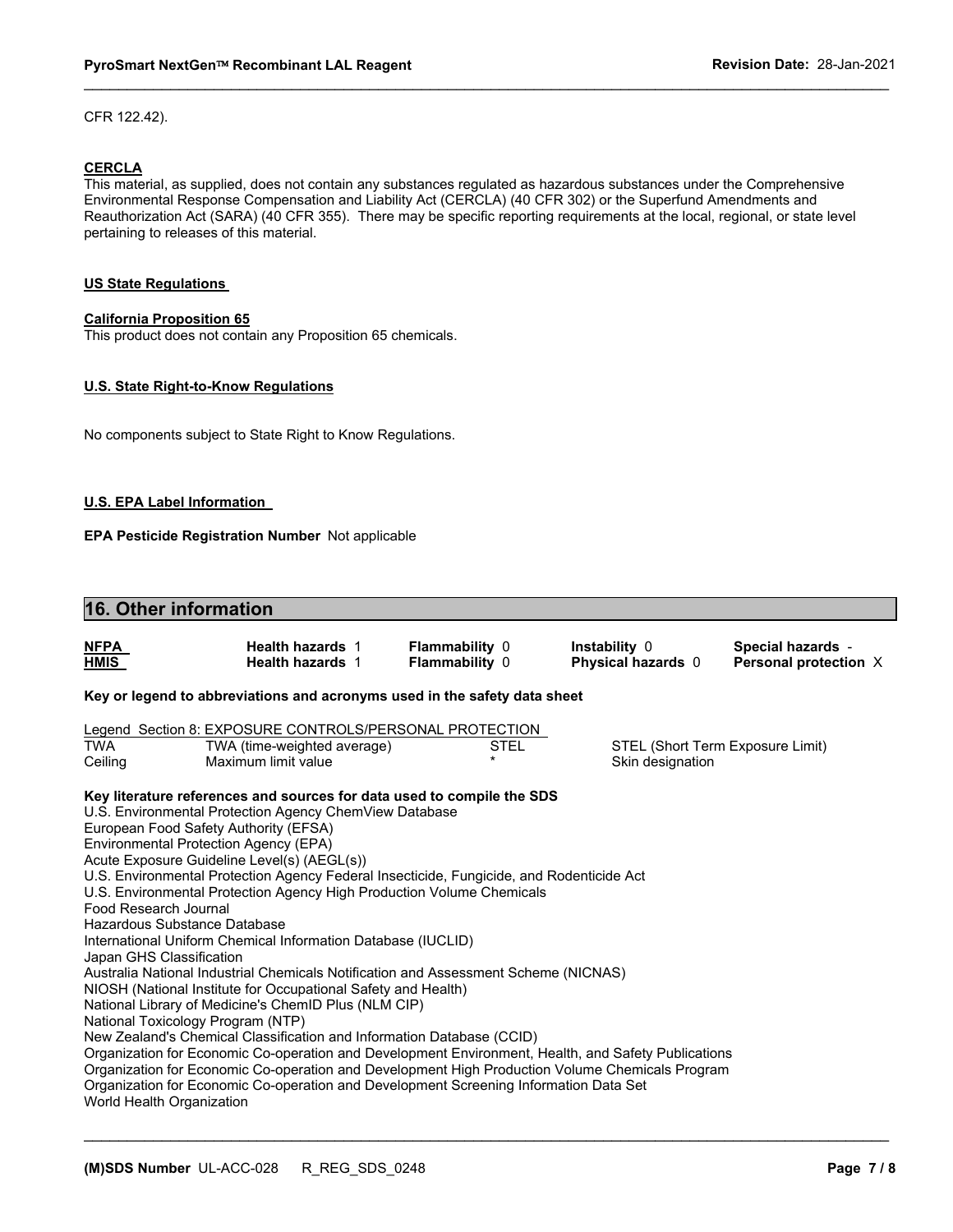| <b>Issuing Date</b>  | 28-Jan-2021      |
|----------------------|------------------|
| <b>Revision Date</b> | 28-Jan-2021      |
| <b>Revision Note</b> | Initial Release. |

#### **Disclaimer**

**The information provided in this Safety Data Sheet is correct to the best of our knowledge, information and belief at the date of its publication. The information given is designed only as a guidance for safe handling, use, processing, storage, transportation, disposal and release and is not to be considered a warranty or quality specification. The information relates only to the specific material designated and may not be valid for such material used in combination with any other materials or in any process, unless specified in the text.** 

 $\mathcal{L}_\mathcal{L} = \{ \mathcal{L}_\mathcal{L} = \{ \mathcal{L}_\mathcal{L} = \{ \mathcal{L}_\mathcal{L} = \{ \mathcal{L}_\mathcal{L} = \{ \mathcal{L}_\mathcal{L} = \{ \mathcal{L}_\mathcal{L} = \{ \mathcal{L}_\mathcal{L} = \{ \mathcal{L}_\mathcal{L} = \{ \mathcal{L}_\mathcal{L} = \{ \mathcal{L}_\mathcal{L} = \{ \mathcal{L}_\mathcal{L} = \{ \mathcal{L}_\mathcal{L} = \{ \mathcal{L}_\mathcal{L} = \{ \mathcal{L}_\mathcal{$ 

**End of Safety Data Sheet**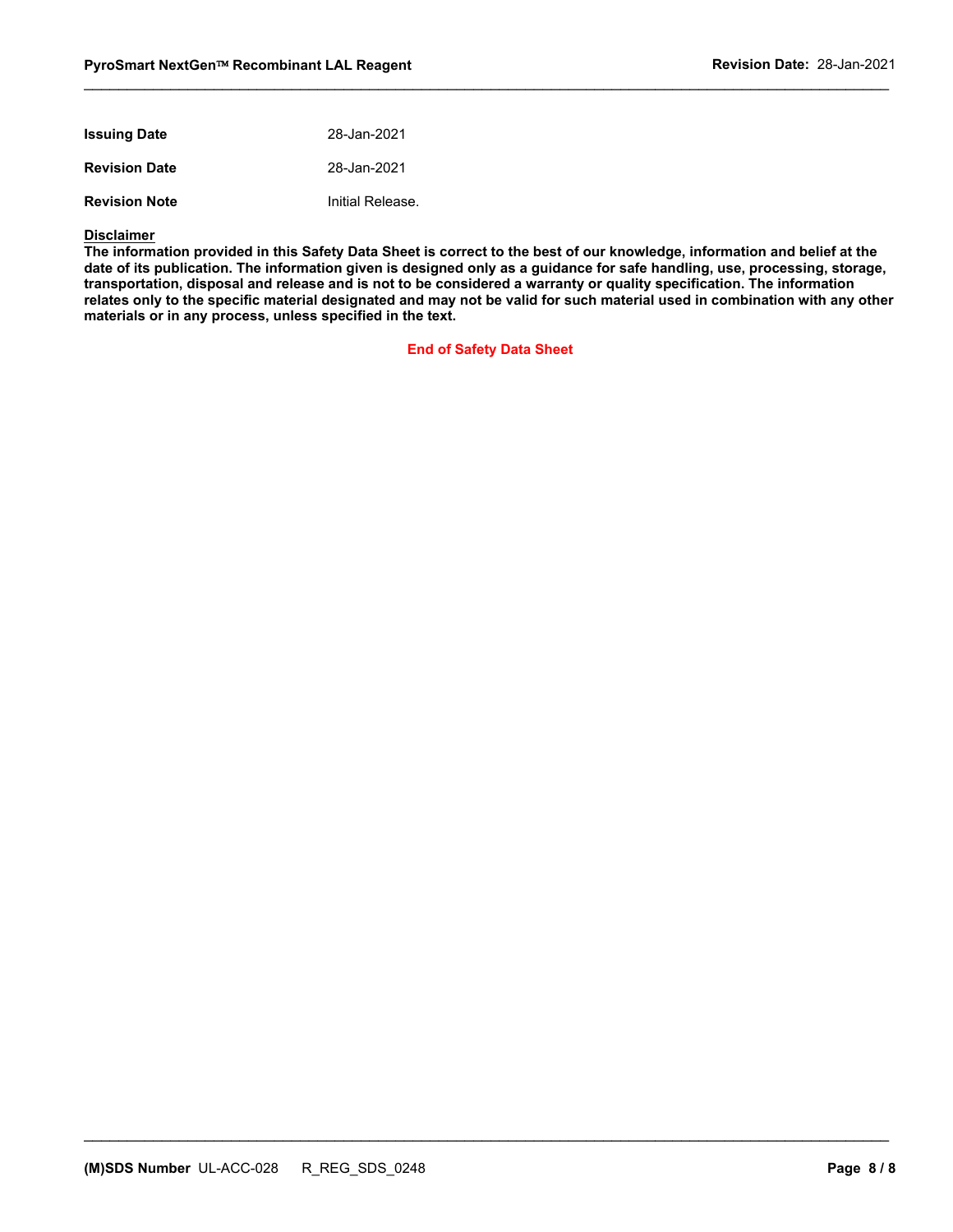

# **SAFETY DATA SHEET**

This safety data sheet was created pursuant to the requirements of: US OSHA Hazard Communication Standard (29 CFR 1910.1200) and Canada WHMIS 2015 which includes the amended Hazardous Products Act (HPA) and the Hazardous Products Regulation (HPR)



**Issuing Date** 19-Jan-2021 **Revision Date** 19-Jan-2021 **Revision Number** 1

### **1. Identification**

### **Product identifier**

**Product Name PyroSmart NextGen™ Reconstitution Buffer** 

|  | Other means of identification |  |
|--|-------------------------------|--|
|  |                               |  |

Product Code(s) PN002631

**Synonyms Exercise Exercise Exercise PyroSmart NextGen™ Reconstitution Buffer** 

### **Recommended use of the chemical and restrictions on use**

**Recommended use** Laboratory reagent For professional use only

**Restrictions on use**  No information available.

### **Details of the supplier of the safety data sheet**

### **Supplier Address**

Associates of Cape Cod, Inc. 124 Bernard E. Saint Jean Drive East Falmouth, MA 02536-4445 508 540 3444

### **Emergency telephone number**

**Emergency telephone** Chemtrec (within the USA) 1-800-424-9300

### **2. Hazard(s) identification**

### **Classification**

This product is not considered hazardous by either the US 2012 OSHA Hazard Communication Standard (29 CFR 1910.1200) or the Canadian Workplace Hazardous Material Information System (WHMIS 2015)

 $\mathcal{L}_\mathcal{L} = \mathcal{L}_\mathcal{L} = \mathcal{L}_\mathcal{L} = \mathcal{L}_\mathcal{L} = \mathcal{L}_\mathcal{L} = \mathcal{L}_\mathcal{L} = \mathcal{L}_\mathcal{L} = \mathcal{L}_\mathcal{L} = \mathcal{L}_\mathcal{L} = \mathcal{L}_\mathcal{L} = \mathcal{L}_\mathcal{L} = \mathcal{L}_\mathcal{L} = \mathcal{L}_\mathcal{L} = \mathcal{L}_\mathcal{L} = \mathcal{L}_\mathcal{L} = \mathcal{L}_\mathcal{L} = \mathcal{L}_\mathcal{L}$ 

### **Label elements**

**Hazard statements**  Not classified.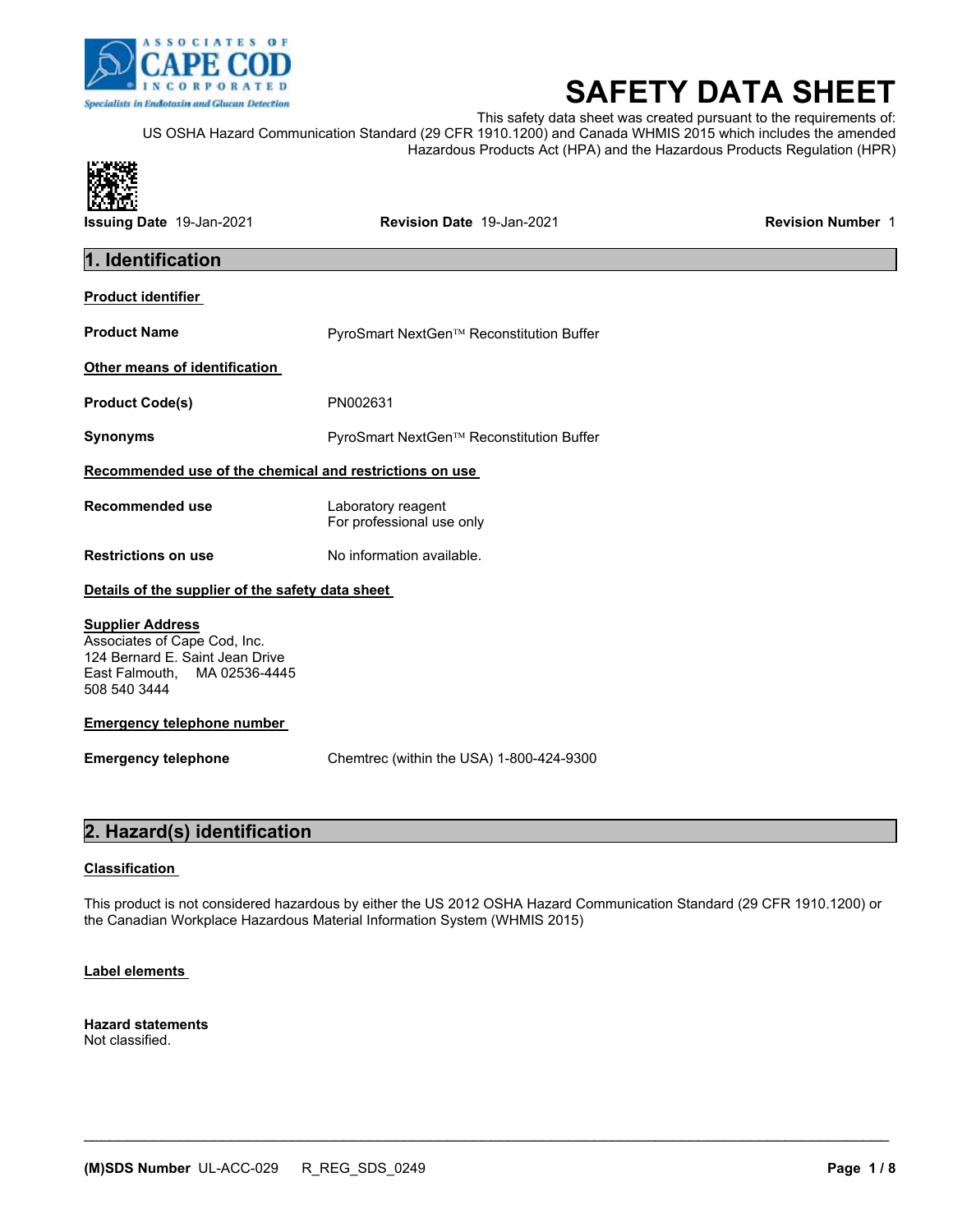### **Other information**

No information available.

### **3. Composition/information on ingredients**

### **Substance**

Not applicable.

### **Mixture**

The product contains no substances which at their given concentration, are considered to be hazardous to health.

**Synonyms Exercise Exercise PyroSmart NextGen**<sup>™</sup> Reconstitution Buffer

| 4. First-aid measures                                                                              |                                                                                                            |  |
|----------------------------------------------------------------------------------------------------|------------------------------------------------------------------------------------------------------------|--|
| <b>Description of first aid measures</b>                                                           |                                                                                                            |  |
| <b>Inhalation</b>                                                                                  | Remove to fresh air.                                                                                       |  |
| Eye contact                                                                                        | Rinse thoroughly with plenty of water, also under the eyelids. Get medical attention if<br>symptoms occur. |  |
| <b>Skin contact</b>                                                                                | Wash skin with soap and water.                                                                             |  |
| Ingestion                                                                                          | Clean mouth with water and drink afterwards plenty of water.                                               |  |
| Most important symptoms and effects, both acute and delayed                                        |                                                                                                            |  |
| <b>Symptoms</b>                                                                                    | None.                                                                                                      |  |
|                                                                                                    | Indication of any immediate medical attention and special treatment needed                                 |  |
| Note to physicians                                                                                 | Treat symptomatically.                                                                                     |  |
| 5. Fire-fighting measures                                                                          |                                                                                                            |  |
| Suitable extinguishing media                                                                       | Use extinguishing measures that are appropriate to local circumstances and the<br>surrounding environment. |  |
| Unsuitable extinguishing media                                                                     | None known based on information supplied.                                                                  |  |
| Specific hazards arising from the<br>chemical                                                      | None known based on information supplied.                                                                  |  |
| <b>Hazardous combustion products</b>                                                               | Carbon oxides. Nitrogen oxides (NOx).                                                                      |  |
|                                                                                                    |                                                                                                            |  |
| <b>Explosion data</b><br>Sensitivity to mechanical impact None.<br>Sensitivity to static discharge | None.                                                                                                      |  |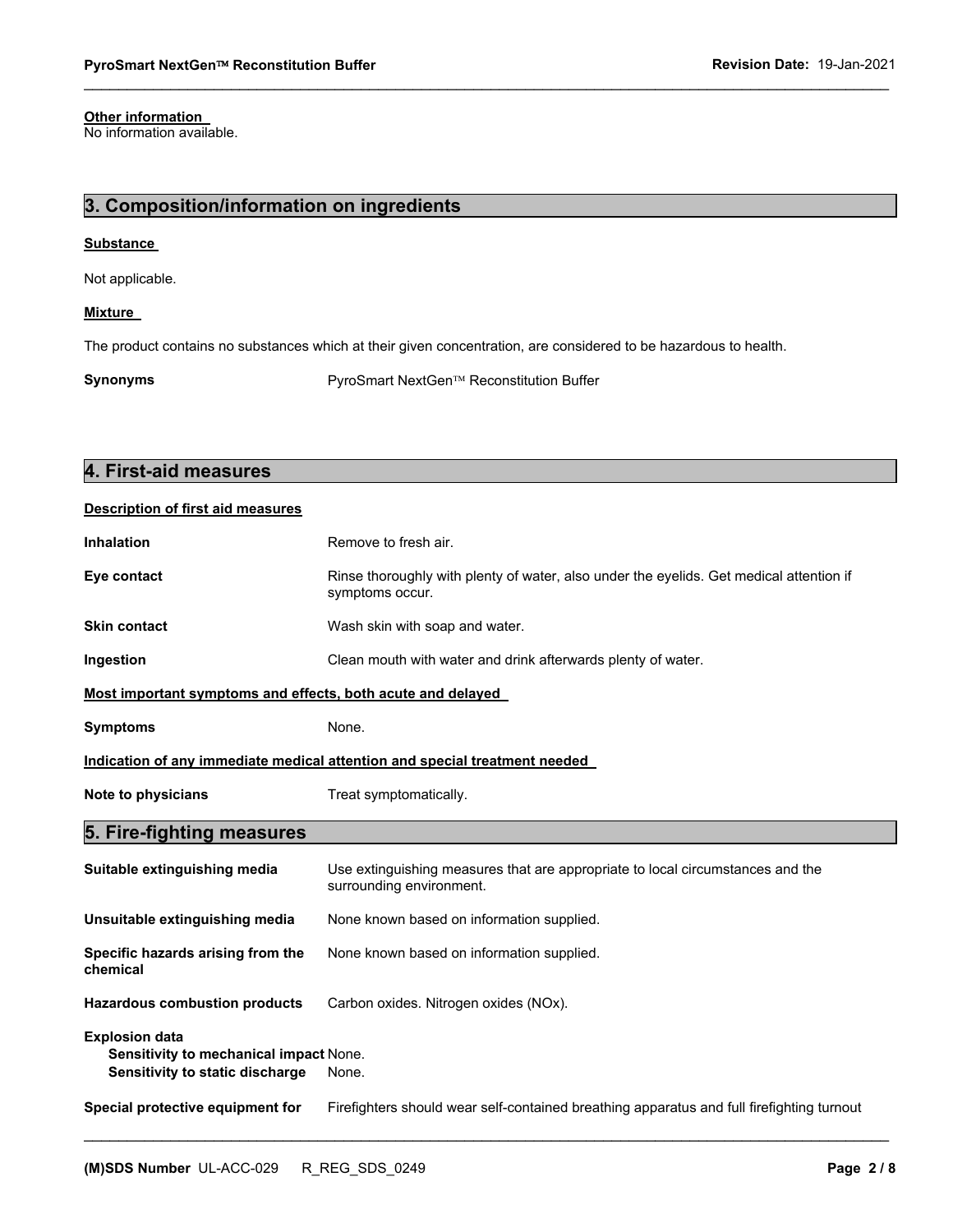## **PyroSmart NextGen**<sup>™</sup> Reconstitution Buffer **Revision Date: 19-Jan-2021**  $\mathcal{L}_\mathcal{L} = \{ \mathcal{L}_\mathcal{L} = \{ \mathcal{L}_\mathcal{L} = \{ \mathcal{L}_\mathcal{L} = \{ \mathcal{L}_\mathcal{L} = \{ \mathcal{L}_\mathcal{L} = \{ \mathcal{L}_\mathcal{L} = \{ \mathcal{L}_\mathcal{L} = \{ \mathcal{L}_\mathcal{L} = \{ \mathcal{L}_\mathcal{L} = \{ \mathcal{L}_\mathcal{L} = \{ \mathcal{L}_\mathcal{L} = \{ \mathcal{L}_\mathcal{L} = \{ \mathcal{L}_\mathcal{L} = \{ \mathcal{L}_\mathcal{$ **fire-fighters gear.** Use personal protection equipment. **6. Accidental release measures Personal precautions, protective equipment and emergency procedures Personal precautions Avoid contact with eyes. Methods and material for containment and cleaning up Methods for containment Prevent further leakage or spillage if safe to do so. Methods for cleaning up** Dam up. Soak up with inert absorbent material. Pick up and transfer to properly labeled containers. **7. Handling and storage Precautions for safe handling Advice on safe handling** Handle in accordance with good industrial hygiene and safety practice. Avoid contact with eyes. **Conditions for safe storage, including any incompatibilities Storage Conditions Keep container tightly closed. 8. Exposure controls/personal protection Control parameters Exposure Limits** This product, as supplied, does not contain any hazardous materials with occupational exposure limits established by the region specific regulatory bodies. **Biological occupational exposure limits**  This product, as supplied, does not contain any hazardous materials with biological limits established by the region specific regulatory bodies **Appropriate engineering controls Engineering controls Showers** Eyewash stations Ventilation systems. **Individual protection measures, such as personal protective equipment**

| Eye/face protection                    | Wear safety glasses with side shields (or goggles).                                                                                                                         |
|----------------------------------------|-----------------------------------------------------------------------------------------------------------------------------------------------------------------------------|
| <b>Hand protection</b>                 | No special protective equipment required.                                                                                                                                   |
| Skin and body protection               | No special protective equipment required.                                                                                                                                   |
| <b>Respiratory protection</b>          | No protective equipment is needed under normal use conditions. If exposure limits are<br>exceeded or irritation is experienced, ventilation and evacuation may be required. |
| <b>Environmental exposure controls</b> | No special environmental measures are necessary.                                                                                                                            |
| General hygiene considerations         | Handle in accordance with good industrial hygiene and safety practice.                                                                                                      |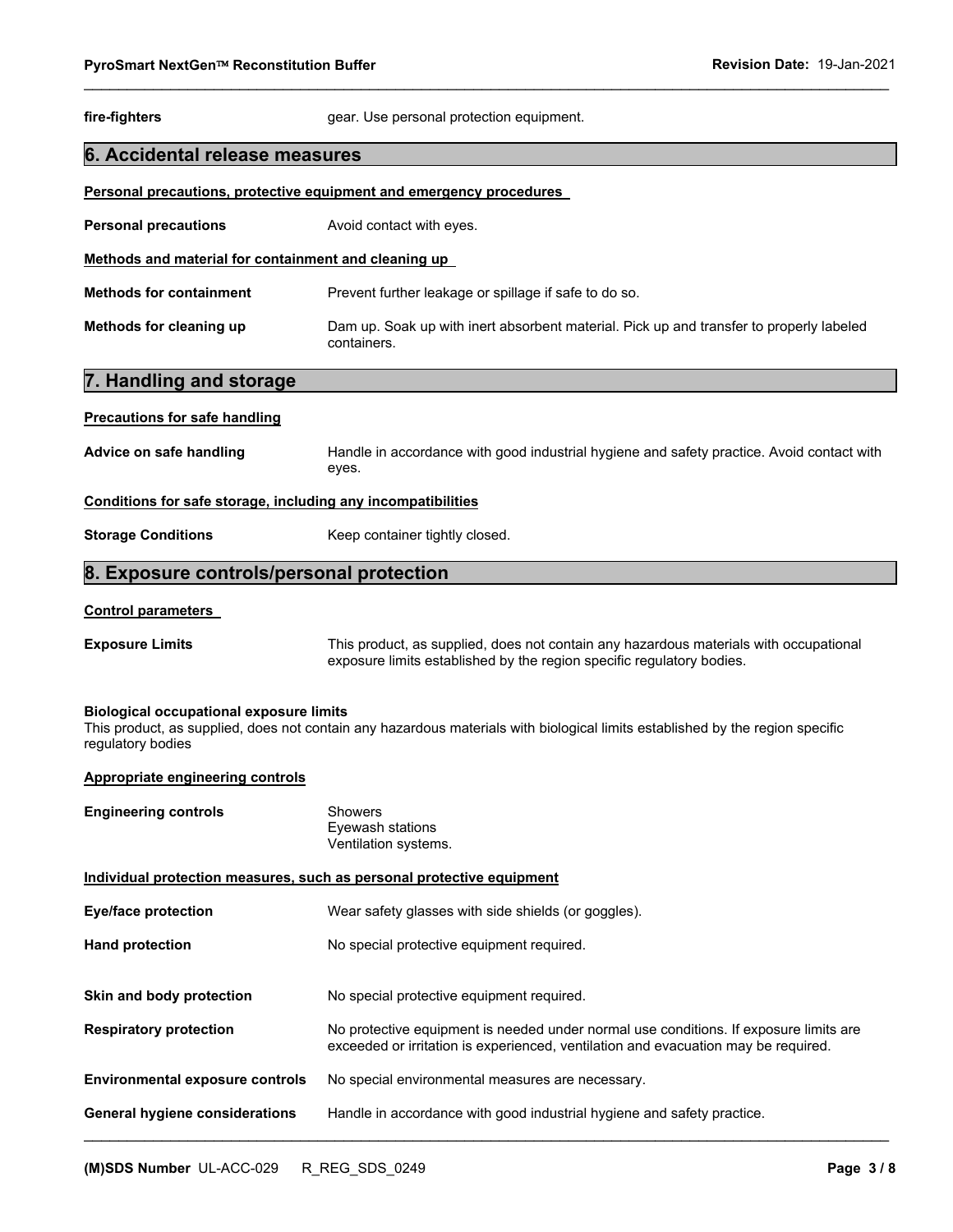### **9. Physical and chemical properties**

### **Information on basic physical and chemical properties**

| <b>Appearance</b>                                | Clear liquid              |                  |
|--------------------------------------------------|---------------------------|------------------|
| <b>Physical state</b>                            | Liquid                    |                  |
| Color                                            | Colorless                 |                  |
| Odor                                             | None                      |                  |
| <b>Odor threshold</b>                            | No information available  |                  |
| Property                                         | <b>Values</b>             | Remarks • Method |
| pH                                               | $7 - 9$                   | None known       |
| Melting point / freezing point                   | No data available         | None known       |
| Initial boiling point and boiling                | No data available         | None known       |
| range                                            |                           |                  |
| <b>Flash point</b>                               | No data available         | None known       |
| <b>Evaporation rate</b>                          | No data available         | None known       |
| Flammability                                     | No data available         | None known       |
| <b>Flammability Limit in Air</b>                 |                           | None known       |
| <b>Upper flammability or explosive</b><br>limits | No data available         |                  |
| Lower flammability or explosive<br><b>limits</b> | No data available         |                  |
| Vapor pressure                                   | No data available         | None known       |
| <b>Vapor density</b>                             | No data available         | None known       |
| <b>Relative density</b>                          | No data available         | None known       |
| <b>Water solubility</b>                          | No data available         | None known       |
| Solubility(ies)                                  | No data available         | None known       |
| <b>Partition coefficient</b>                     | No data available         | None known       |
| <b>Autoignition temperature</b>                  | No data available         | None known       |
| <b>Decomposition temperature</b>                 | No data available         | None known       |
| <b>Kinematic viscosity</b>                       | No data available         | None known       |
| <b>Dynamic viscosity</b>                         | No data available         | None known       |
| <b>Other information</b>                         |                           |                  |
| <b>Explosive properties</b>                      | No information available. |                  |
| <b>Oxidizing properties</b>                      | No information available. |                  |
| <b>Softening point</b>                           | No information available  |                  |
| <b>Molecular weight</b>                          | No information available  |                  |
| <b>VOC Content (%)</b>                           | No information available  |                  |
| <b>Liquid Density</b>                            | No information available  |                  |
| <b>Bulk density</b>                              | No information available  |                  |

 $\mathcal{L}_\mathcal{L} = \{ \mathcal{L}_\mathcal{L} = \{ \mathcal{L}_\mathcal{L} = \{ \mathcal{L}_\mathcal{L} = \{ \mathcal{L}_\mathcal{L} = \{ \mathcal{L}_\mathcal{L} = \{ \mathcal{L}_\mathcal{L} = \{ \mathcal{L}_\mathcal{L} = \{ \mathcal{L}_\mathcal{L} = \{ \mathcal{L}_\mathcal{L} = \{ \mathcal{L}_\mathcal{L} = \{ \mathcal{L}_\mathcal{L} = \{ \mathcal{L}_\mathcal{L} = \{ \mathcal{L}_\mathcal{L} = \{ \mathcal{L}_\mathcal{$ 

### **10. Stability and reactivity**

| None under normal use conditions.                                       |
|-------------------------------------------------------------------------|
| Stable under normal conditions.                                         |
| <b>Possibility of hazardous reactions</b> None under normal processing. |
| None known based on information supplied.                               |
| Strong oxidizing agents.                                                |
|                                                                         |

**Hazardous decomposition products** Carbon oxides. Nitrogen oxides (NOx).

 $\mathcal{L}_\mathcal{L} = \mathcal{L}_\mathcal{L} = \mathcal{L}_\mathcal{L} = \mathcal{L}_\mathcal{L} = \mathcal{L}_\mathcal{L} = \mathcal{L}_\mathcal{L} = \mathcal{L}_\mathcal{L} = \mathcal{L}_\mathcal{L} = \mathcal{L}_\mathcal{L} = \mathcal{L}_\mathcal{L} = \mathcal{L}_\mathcal{L} = \mathcal{L}_\mathcal{L} = \mathcal{L}_\mathcal{L} = \mathcal{L}_\mathcal{L} = \mathcal{L}_\mathcal{L} = \mathcal{L}_\mathcal{L} = \mathcal{L}_\mathcal{L}$ 

### **11. Toxicological information**

### **Information on likely routes of exposure**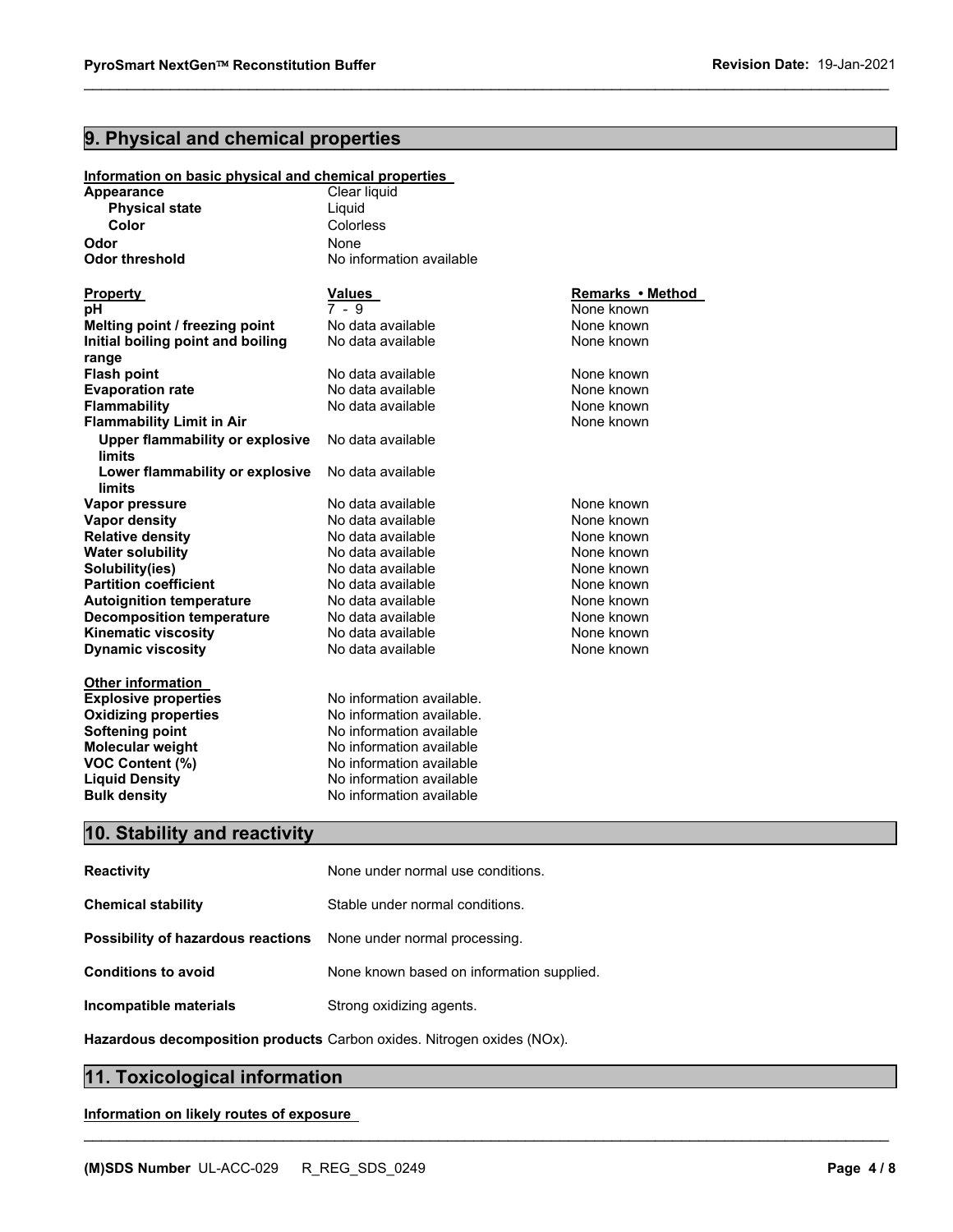### **Product Information**

| <b>Inhalation</b>                                                            | Specific test data for the substance or mixture is not available.                                            |  |  |
|------------------------------------------------------------------------------|--------------------------------------------------------------------------------------------------------------|--|--|
| Eye contact                                                                  | Specific test data for the substance or mixture is not available. Contact with eyes may<br>cause irritation. |  |  |
| <b>Skin contact</b>                                                          | Specific test data for the substance or mixture is not available.                                            |  |  |
| Ingestion                                                                    | Specific test data for the substance or mixture is not available.                                            |  |  |
| Symptoms related to the physical, chemical and toxicological characteristics |                                                                                                              |  |  |

 $\mathcal{L}_\mathcal{L} = \{ \mathcal{L}_\mathcal{L} = \{ \mathcal{L}_\mathcal{L} = \{ \mathcal{L}_\mathcal{L} = \{ \mathcal{L}_\mathcal{L} = \{ \mathcal{L}_\mathcal{L} = \{ \mathcal{L}_\mathcal{L} = \{ \mathcal{L}_\mathcal{L} = \{ \mathcal{L}_\mathcal{L} = \{ \mathcal{L}_\mathcal{L} = \{ \mathcal{L}_\mathcal{L} = \{ \mathcal{L}_\mathcal{L} = \{ \mathcal{L}_\mathcal{L} = \{ \mathcal{L}_\mathcal{L} = \{ \mathcal{L}_\mathcal{$ 

### **Symptoms No information available.**

**Acute toxicity** 

### **Numerical measures of toxicity**

Based on available data, the classification criteria are not met

### **Delayed and immediate effects as well as chronic effects from short and long-term exposure**

| <b>Skin corrosion/irritation</b>  | No information available.                                                 |  |
|-----------------------------------|---------------------------------------------------------------------------|--|
| Serious eye damage/eye irritation | No information available.                                                 |  |
| Respiratory or skin sensitization | No information available.                                                 |  |
| Germ cell mutagenicity            | No information available.                                                 |  |
| Carcinogenicity                   | No information available.                                                 |  |
| <b>Reproductive toxicity</b>      | No information available.                                                 |  |
| <b>STOT - single exposure</b>     | No information available.                                                 |  |
| STOT - repeated exposure          | No information available.                                                 |  |
| <b>Aspiration hazard</b>          | No information available.                                                 |  |
|                                   |                                                                           |  |
| 12. Ecological information        |                                                                           |  |
| <b>Ecotoxicity</b>                | The environmental impact of this product has not been fully investigated. |  |
| Persistence and degradability     | No information available.                                                 |  |
| <b>Bioaccumulation</b>            | No information available.                                                 |  |
| <b>Mobility in soil</b>           | No information available.                                                 |  |

 $\mathcal{L}_\mathcal{L} = \mathcal{L}_\mathcal{L} = \mathcal{L}_\mathcal{L} = \mathcal{L}_\mathcal{L} = \mathcal{L}_\mathcal{L} = \mathcal{L}_\mathcal{L} = \mathcal{L}_\mathcal{L} = \mathcal{L}_\mathcal{L} = \mathcal{L}_\mathcal{L} = \mathcal{L}_\mathcal{L} = \mathcal{L}_\mathcal{L} = \mathcal{L}_\mathcal{L} = \mathcal{L}_\mathcal{L} = \mathcal{L}_\mathcal{L} = \mathcal{L}_\mathcal{L} = \mathcal{L}_\mathcal{L} = \mathcal{L}_\mathcal{L}$ 

### **13. Disposal considerations**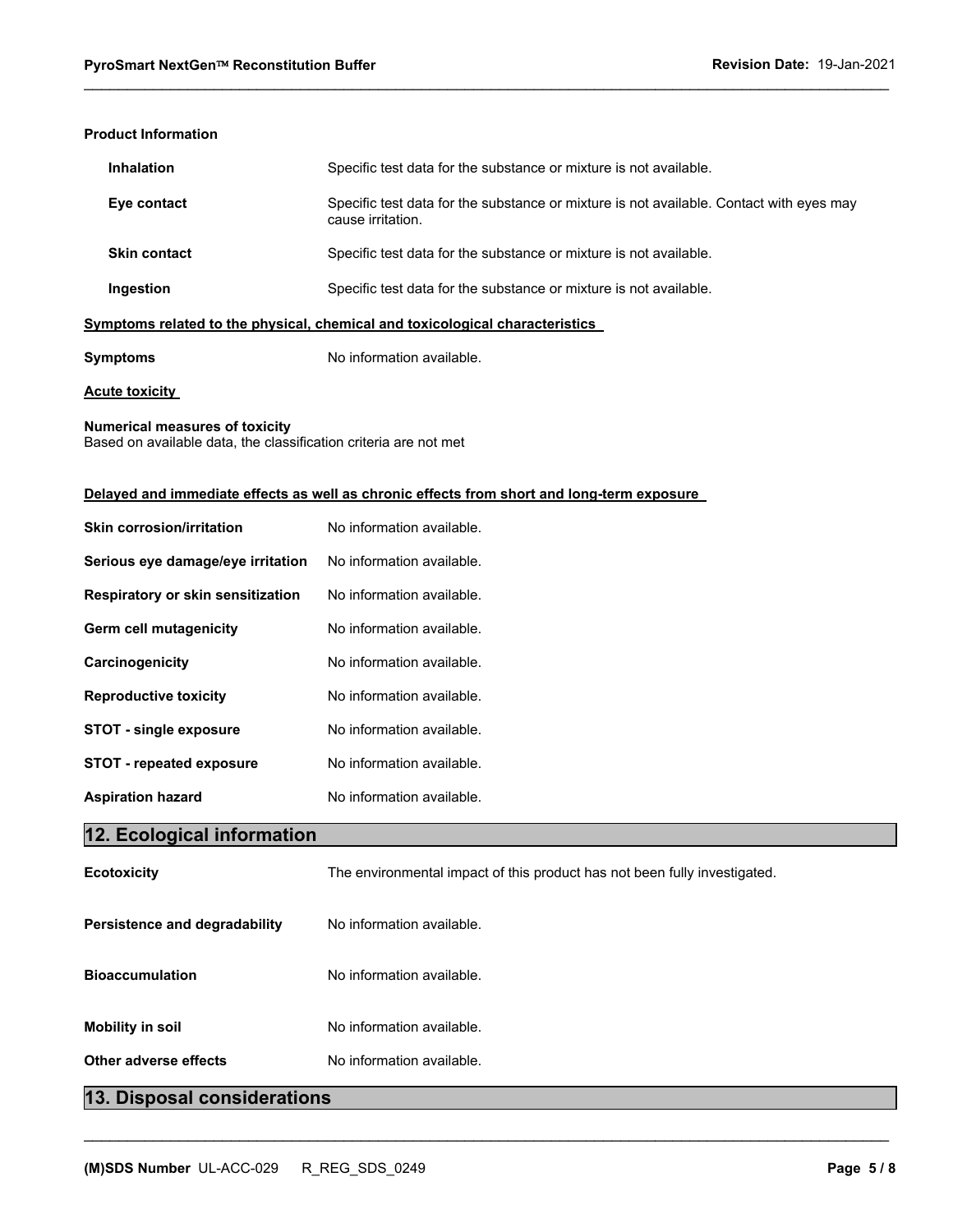### **Waste treatment methods**

| Waste from residues/unused | Dispose of in accordance with local regulations, Dispose of waste in accordance with |
|----------------------------|--------------------------------------------------------------------------------------|
| products                   | environmental legislation.                                                           |
| Contaminated packaging     | Do not reuse empty containers.                                                       |

 $\mathcal{L}_\mathcal{L} = \{ \mathcal{L}_\mathcal{L} = \{ \mathcal{L}_\mathcal{L} = \{ \mathcal{L}_\mathcal{L} = \{ \mathcal{L}_\mathcal{L} = \{ \mathcal{L}_\mathcal{L} = \{ \mathcal{L}_\mathcal{L} = \{ \mathcal{L}_\mathcal{L} = \{ \mathcal{L}_\mathcal{L} = \{ \mathcal{L}_\mathcal{L} = \{ \mathcal{L}_\mathcal{L} = \{ \mathcal{L}_\mathcal{L} = \{ \mathcal{L}_\mathcal{L} = \{ \mathcal{L}_\mathcal{L} = \{ \mathcal{L}_\mathcal{$ 

### **14. Transport information**

| <b>DOT</b>  | Not regulated |
|-------------|---------------|
| <b>TDG</b>  | Not regulated |
| <b>IATA</b> | Not regulated |
| <b>IMDG</b> | Not regulated |

### **15. Regulatory information**

**Safety, health and environmental regulations/legislation specific for the substance or mixture** 

### **International Regulations**

**The Montreal Protocol on Substances that Deplete the Ozone Layer** Not applicable

**The Stockholm Convention on Persistent Organic Pollutants** Not applicable

**The Rotterdam Convention** Not applicable

| <b>International Inventories</b><br>TSCA | Contact supplier for inventory compliance status. |
|------------------------------------------|---------------------------------------------------|
| <b>DSL/NDSL</b>                          | Contact supplier for inventory compliance status. |

 **Legend: TSCA** - United States Toxic Substances Control Act Section 8(b) Inventory  **DSL/NDSL** - Canadian Domestic Substances List/Non-Domestic Substances List

### **US Federal Regulations**

#### **SARA 313**

Section 313 of Title III of the Superfund Amendments and Reauthorization Act of 1986 (SARA). This product does not contain any chemicals which are subject to the reporting requirements of the Act and Title 40 of the Code of Federal Regulations, Part 372.

### **SARA 311/312 Hazard Categories**

Should this product meet EPCRA 311/312 Tier reporting criteria at 40 CFR 370, refer to Section 2 of this SDS for appropriate classifications.

#### **CWA (Clean Water Act)**

This product does not contain any substances regulated as pollutants pursuant to the Clean Water Act (40 CFR 122.21 and 40 CFR 122.42).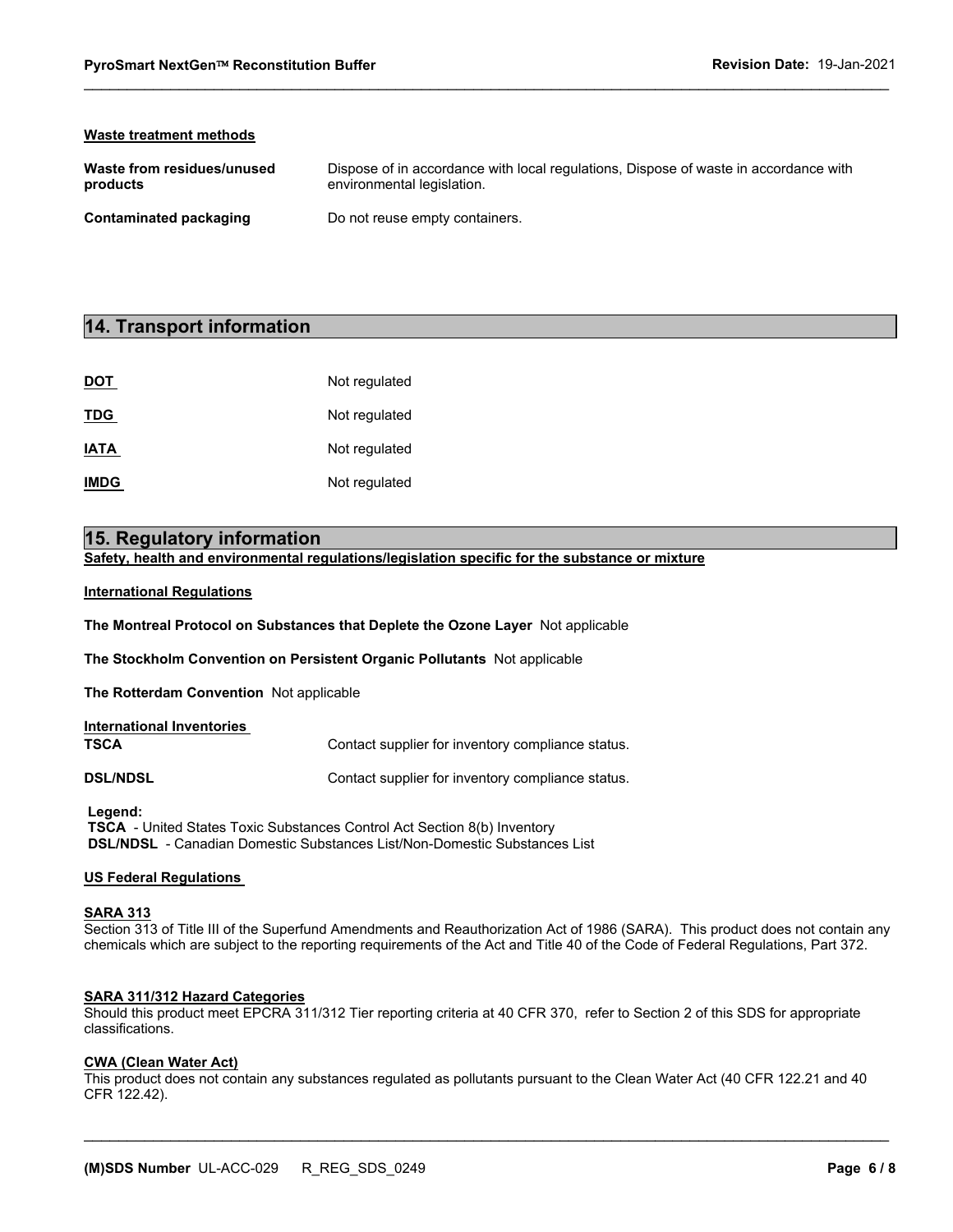### **CERCLA**

This material, as supplied, does not contain any substances regulated as hazardous substances under the Comprehensive Environmental Response Compensation and Liability Act (CERCLA) (40 CFR 302) or the Superfund Amendments and Reauthorization Act (SARA) (40 CFR 355). There may be specific reporting requirements at the local, regional, or state level pertaining to releases of this material.

 $\mathcal{L}_\mathcal{L} = \{ \mathcal{L}_\mathcal{L} = \{ \mathcal{L}_\mathcal{L} = \{ \mathcal{L}_\mathcal{L} = \{ \mathcal{L}_\mathcal{L} = \{ \mathcal{L}_\mathcal{L} = \{ \mathcal{L}_\mathcal{L} = \{ \mathcal{L}_\mathcal{L} = \{ \mathcal{L}_\mathcal{L} = \{ \mathcal{L}_\mathcal{L} = \{ \mathcal{L}_\mathcal{L} = \{ \mathcal{L}_\mathcal{L} = \{ \mathcal{L}_\mathcal{L} = \{ \mathcal{L}_\mathcal{L} = \{ \mathcal{L}_\mathcal{$ 

### **US State Regulations**

### **California Proposition 65**

This product does not contain any Proposition 65 chemicals.

### **U.S. State Right-to-Know Regulations**

This product does not contain any substances regulated under applicable state right-to-know regulations

### **U.S. EPA Label Information**

**EPA Pesticide Registration Number** Not applicable

| 16. Other information                                                                                                                                                                                                                                                                                                                                                                                                                                                                                                                                                                                                                                                                                                                                                                                                                                                                                                                                                                                                                                                                                                                                                                                                                                     |                                                                                                               |                                  |                                                      |                                            |
|-----------------------------------------------------------------------------------------------------------------------------------------------------------------------------------------------------------------------------------------------------------------------------------------------------------------------------------------------------------------------------------------------------------------------------------------------------------------------------------------------------------------------------------------------------------------------------------------------------------------------------------------------------------------------------------------------------------------------------------------------------------------------------------------------------------------------------------------------------------------------------------------------------------------------------------------------------------------------------------------------------------------------------------------------------------------------------------------------------------------------------------------------------------------------------------------------------------------------------------------------------------|---------------------------------------------------------------------------------------------------------------|----------------------------------|------------------------------------------------------|--------------------------------------------|
| <b>NFPA</b><br><b>HMIS</b>                                                                                                                                                                                                                                                                                                                                                                                                                                                                                                                                                                                                                                                                                                                                                                                                                                                                                                                                                                                                                                                                                                                                                                                                                                | Health hazards 1<br><b>Health hazards 1</b>                                                                   | Flammability 0<br>Flammability 0 | Instability 0<br>Physical hazards 0                  | Special hazards -<br>Personal protection X |
| Key or legend to abbreviations and acronyms used in the safety data sheet                                                                                                                                                                                                                                                                                                                                                                                                                                                                                                                                                                                                                                                                                                                                                                                                                                                                                                                                                                                                                                                                                                                                                                                 |                                                                                                               |                                  |                                                      |                                            |
| <b>TWA</b><br>Ceiling                                                                                                                                                                                                                                                                                                                                                                                                                                                                                                                                                                                                                                                                                                                                                                                                                                                                                                                                                                                                                                                                                                                                                                                                                                     | Legend Section 8: EXPOSURE CONTROLS/PERSONAL PROTECTION<br>TWA (time-weighted average)<br>Maximum limit value | <b>STEL</b><br>$\star$           | STEL (Short Term Exposure Limit)<br>Skin designation |                                            |
| Key literature references and sources for data used to compile the SDS<br>U.S. Environmental Protection Agency ChemView Database<br>European Food Safety Authority (EFSA)<br>Environmental Protection Agency (EPA)<br>Acute Exposure Guideline Level(s) (AEGL(s))<br>U.S. Environmental Protection Agency Federal Insecticide, Fungicide, and Rodenticide Act<br>U.S. Environmental Protection Agency High Production Volume Chemicals<br>Food Research Journal<br>Hazardous Substance Database<br>International Uniform Chemical Information Database (IUCLID)<br>Japan GHS Classification<br>Australia National Industrial Chemicals Notification and Assessment Scheme (NICNAS)<br>NIOSH (National Institute for Occupational Safety and Health)<br>National Library of Medicine's ChemID Plus (NLM CIP)<br>National Toxicology Program (NTP)<br>New Zealand's Chemical Classification and Information Database (CCID)<br>Organization for Economic Co-operation and Development Environment, Health, and Safety Publications<br>Organization for Economic Co-operation and Development High Production Volume Chemicals Program<br>Organization for Economic Co-operation and Development Screening Information Data Set<br>World Health Organization |                                                                                                               |                                  |                                                      |                                            |
| <b>Issuing Date</b>                                                                                                                                                                                                                                                                                                                                                                                                                                                                                                                                                                                                                                                                                                                                                                                                                                                                                                                                                                                                                                                                                                                                                                                                                                       | 19-Jan-2021                                                                                                   |                                  |                                                      |                                            |
| <b>Revision Date</b>                                                                                                                                                                                                                                                                                                                                                                                                                                                                                                                                                                                                                                                                                                                                                                                                                                                                                                                                                                                                                                                                                                                                                                                                                                      | 19-Jan-2021                                                                                                   |                                  |                                                      |                                            |